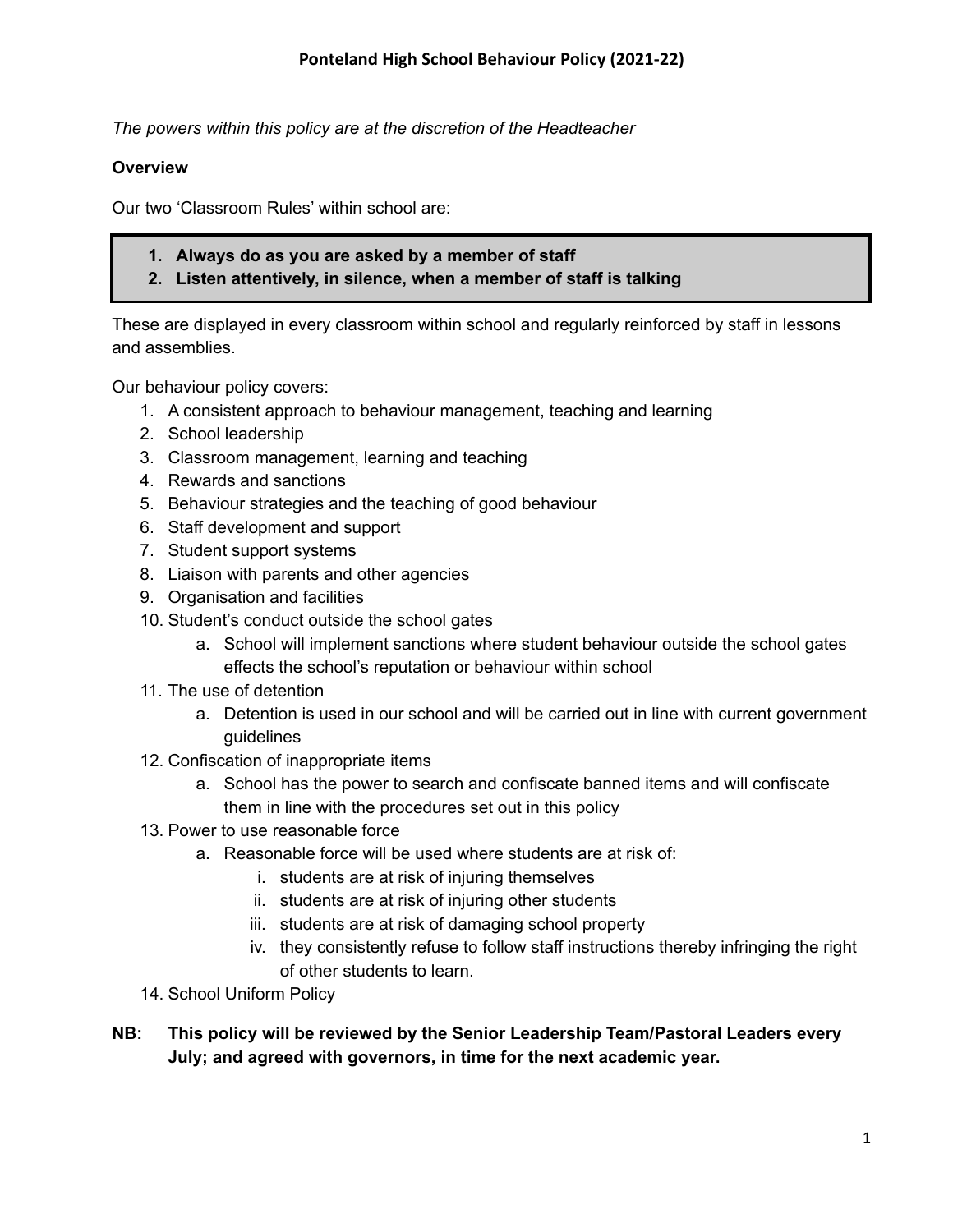# **A consistent approach to behaviour management, teaching and learning**

Behaviour is best managed by a staged process (see Responsibilities and Routes of Referral document)

The core business of school is to focus on high-quality teaching and learning ensuring that students flourish and make strong progress. Poor behaviour inhibits this therefore it is essential that we deal with it in an effective manner.

School systems will identify students who are persistent offenders or are beginning to be noticed because of low-level disruption. Where there is a need to intervene we will:

- ensure staff follow-through issues with students indicating what must be done to improve
- ensure that staff discuss with parents the main concerns and agree a common way of working to help students make improvements to their behaviour
- establish the best way of communicating with parents and provide regular feedback on the progress being made

We believe consistent experiences of good teaching and learning engage students and this reduces instances of poor behaviour. The consistent application of good behaviour management strategies helps students understand the school's expectations and allows staff to be supportive.

- assess staff needs and build in to our CPD programmes specific opportunities to discuss and learn about behaviour management strategies
- identify those students who have learning and behavioural difficulties or are experiencing difficulties out of school and agree on common ways of managing and meeting their needs
- ensure that the Senior Leadership Team and RALs are highly visible throughout the day, to support staff and maintain a sense of calm and order
- ensure that the Senior Leadership Team regularly walk around the building, going into classrooms and assessing how effective the school's policies are in supporting good behaviour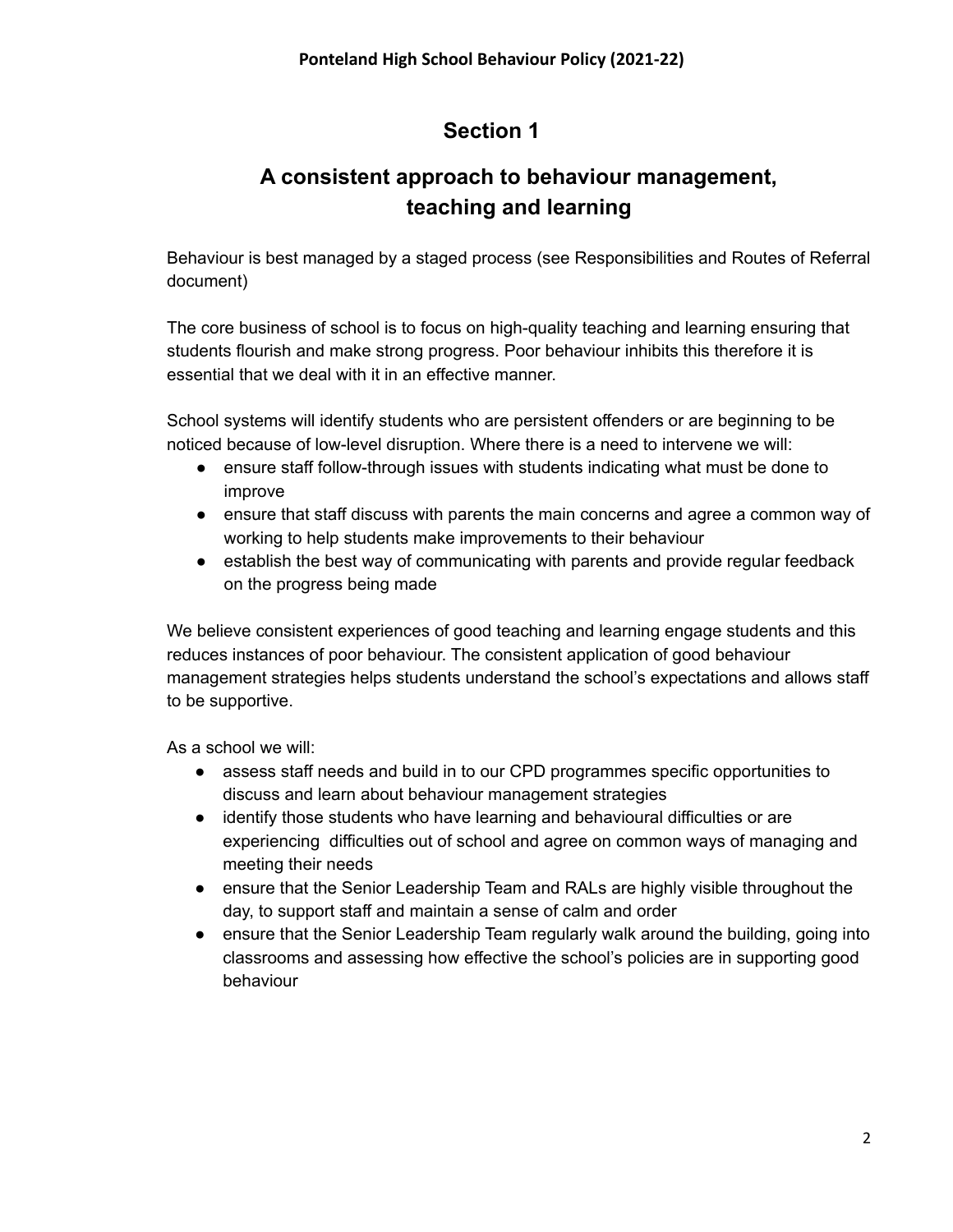#### **School Leadership**

Effective leadership in school is central when creating a climate of security and good order that supports students in managing their behaviour. The Senior Leadership Team and governors have a critical role in identifying and developing values and expectations that are shared with and accepted by students, parents and staff.

The Senior Leadership Team has a responsibility to promote high expectations of student behaviour, however, this responsibility must be shared across the whole staff, including RALS, RADs, RACs, Pastoral Leaders & Managers, classroom teachers, and all support staff.

Parents have a responsibility to support the high expectations of the school and the governors play a pivotal role in monitoring and supporting the policies adopted.

- Set high expectations for students and staff in all aspects of the school's life and show they are met. By:
	- o having clear classroom expectations (see Classroom Rules)
	- o giving students guidance on how to improve their work and behaviour
	- o having a clear uniform policy that is applied equally to all
- ensure Senior Leadership Team and Pastoral Leaders use opportunities such as assemblies to articulate their expectations and reinforce them by their visibility around school
- ensure Senior and Middle Leaders model the behaviour and social skills they want students and staff to use
- clearly identify the responsibilities and roles of pastoral staff for behaviour improvement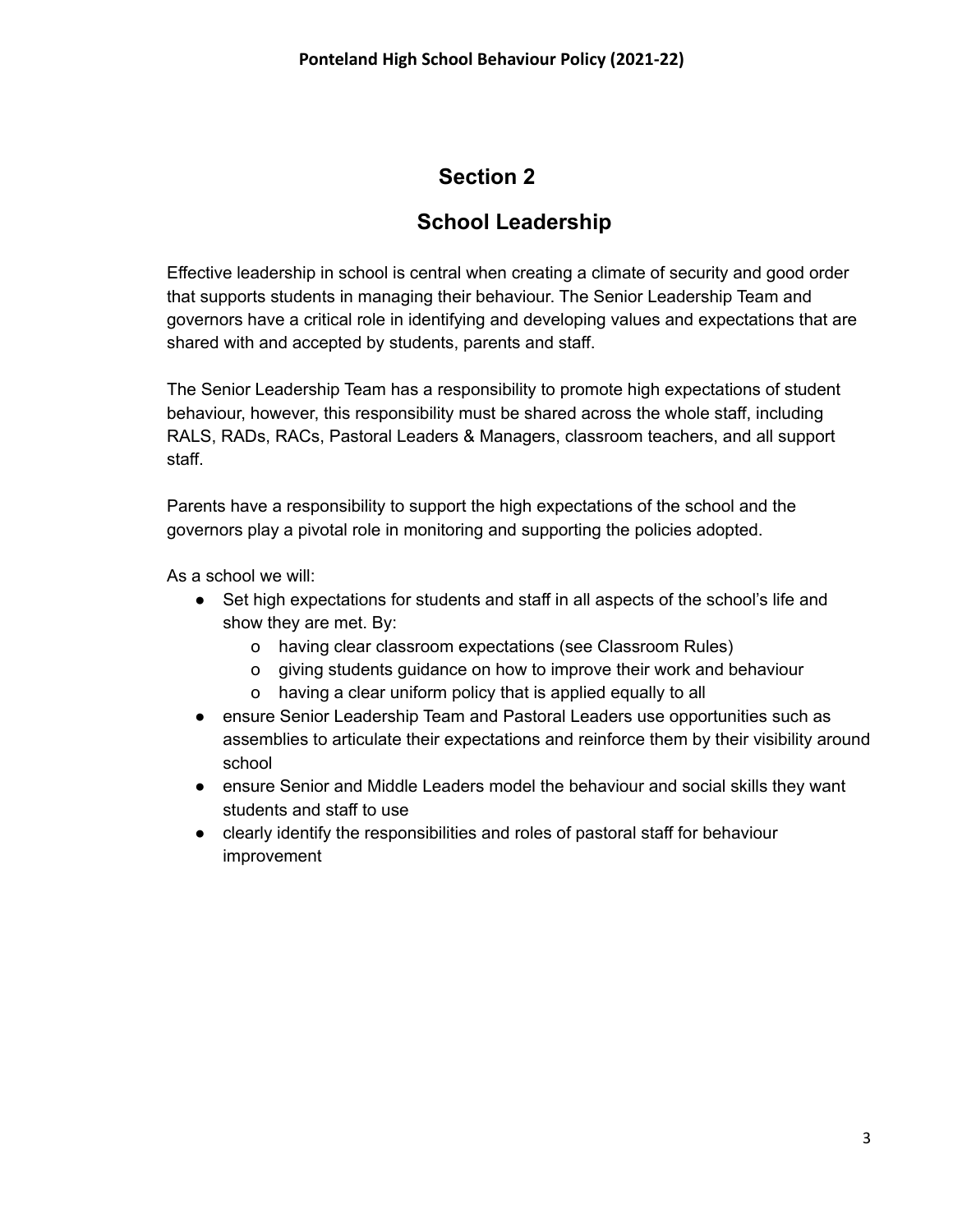#### **Classroom management, learning and teaching**

At Ponteland High School we have developed an appropriate curriculum, which is accessible to students of all abilities and aptitudes. Through regular communication and professional development opportunities, we have identified high quality and effective teaching and learning strategies designed to engage, challenge and stretch our students. We have also identified classroom management strategies to be followed by all staff.

We believe that this approach, when supported by high-quality assessment, assists students to learn and teachers to teach.

- ensure all staff plan for high-quality lessons, using strategies appropriate to the ability of the students
- ensure all staff have high expectations for student behaviour, reinforce our 'Classroom Rules' and apply agreed procedures, where behaviour falls short of expectations
- use commonly agreed classroom management and behaviour strategies such as a formal way to start lessons. In our school, this should include: students being greeted as they enter the classroom, and being asked to sit in a specific chair in line with the seating plan
- offer students the opportunity to take responsibility for aspects of their learning, working together in pairs, groups and as a whole class
- offer students the opportunity to engage in self and peer assessment activities to develop their skills of analysis and feedback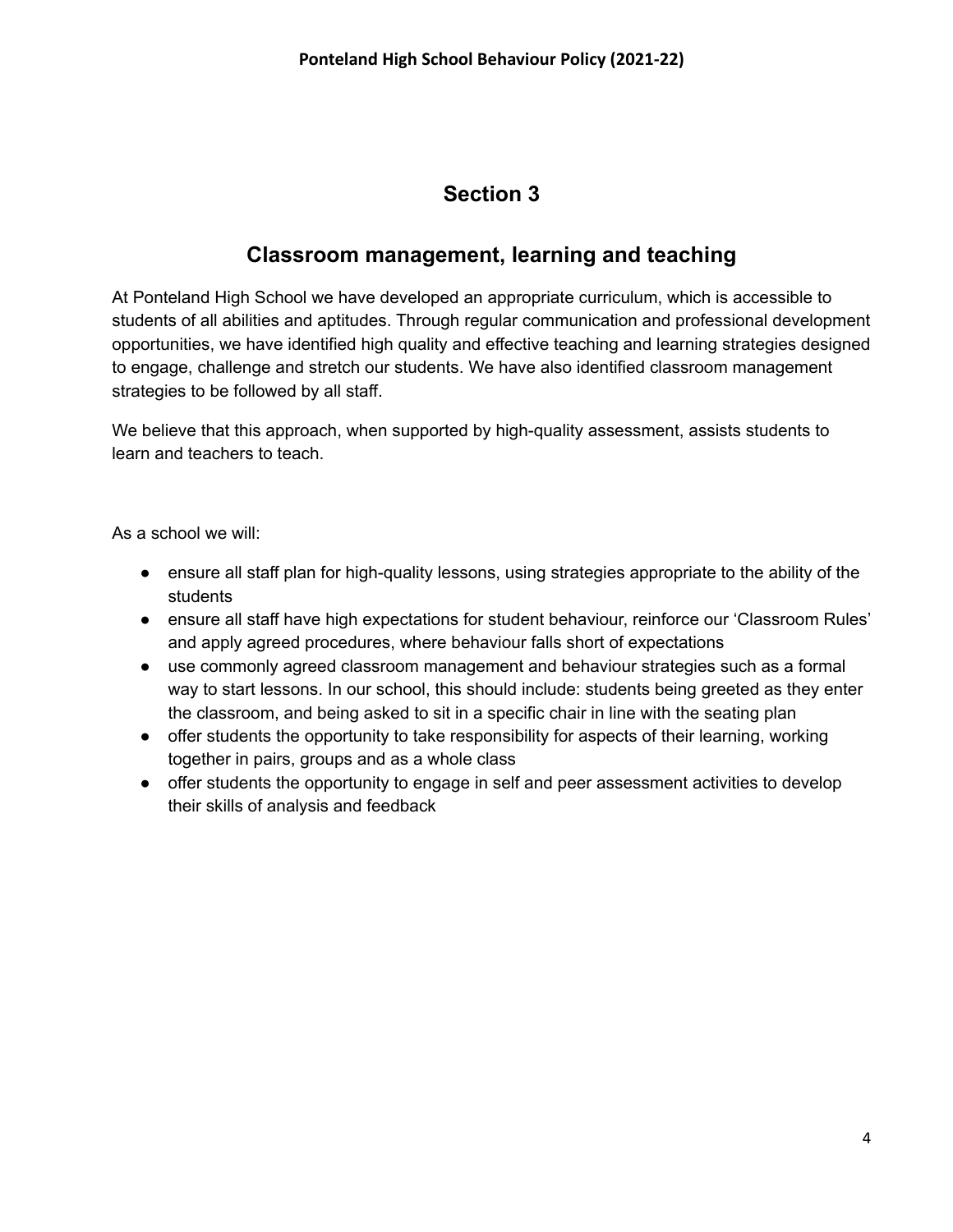#### **Rewards and sanctions**

Our aim is to provide a range of opportunities within the school that enable students to excel and be rewarded for their efforts. In addition, offer a practical set of sanctions that deal appropriately with poor behaviour. In schools with good standards of behaviour there is a balance between the use of rewards and sanctions. Praise is used to motivate and encourage whilst at the same time students are aware of sanctions that will be applied for poor behaviour.

As a school we will:

- recognise students' efforts and achievements, both for activities within and outwith the school
- have a wide range of appropriate rewards and sanctions and ensure they are applied fairly by all staff

List of common rewards

- verbal praise and recognition
- telephone call home
- letter home
- attendance certificates
- student of the month letters
- achievement points
- achievement certificates
- Celebration of Achievement awards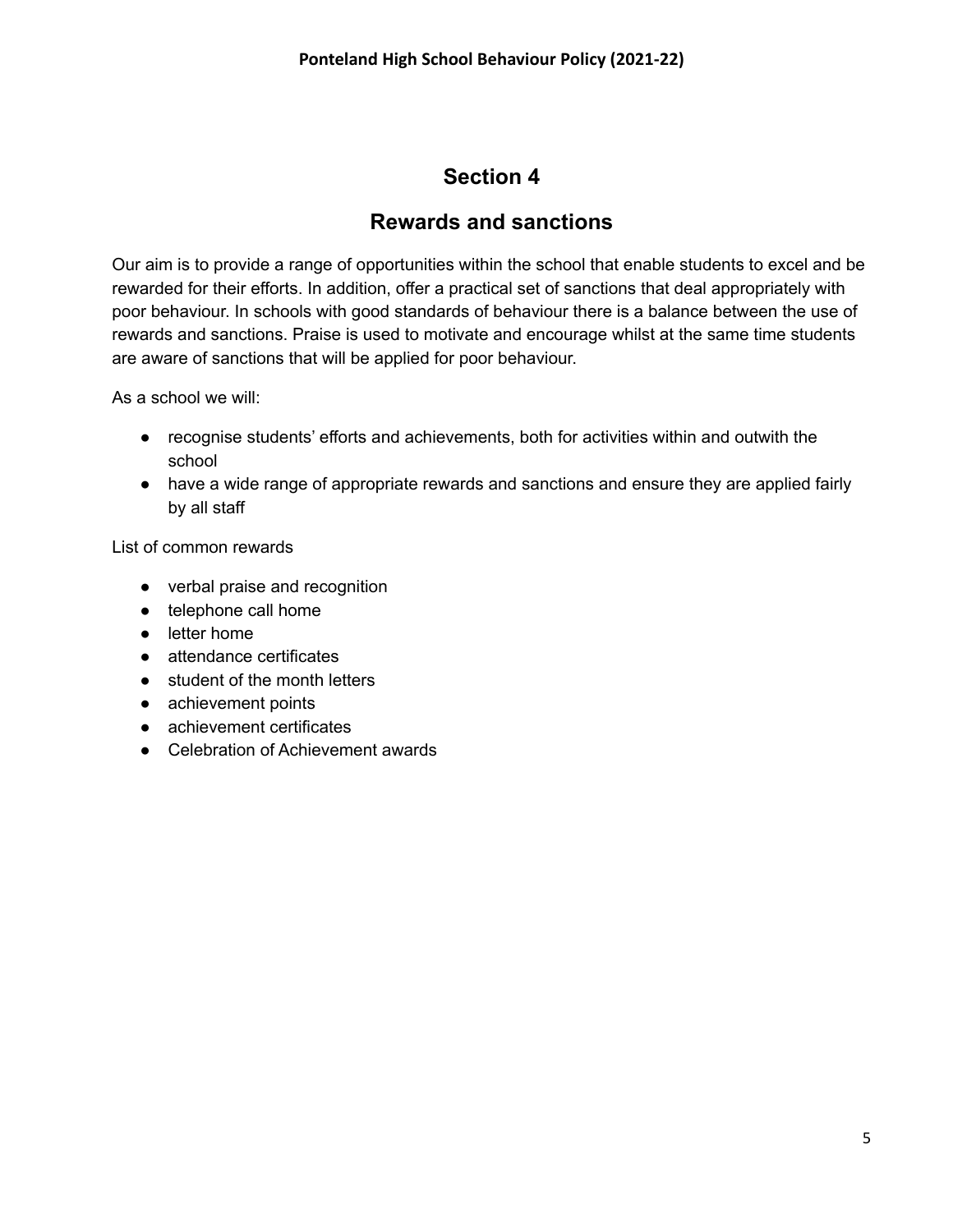#### **Behaviour strategies and the teaching of good behaviour**

Understanding how to behave well can be taught and this is supported as good behaviour is modelled by adults in their interactions with students. Our school adopts procedures and practices that promote good behaviour and help students learn how to behave appropriately. We recognise that children learn respect by receiving it. We expect our staff to act professionally at all times and speak respectfully to students. We expect our staff to make effective use of praise and encouragement for good effort, achievement and behaviour.

As a school we will:

- use consistently, appropriate behaviour management strategies to promote good behaviour
- use student tracking systems to identify positive and negative behaviour. We recognise that effective policy and practice is based on accurate information
- ensure all staff joining the school are given clear guidance on expectations and use the school systems appropriately

Sanctions will be applied where the student's conduct falls below that which could reasonably be expected of them. Sanctions can only be applied by a paid member of staff, while on the school premises or in the care of the member of staff, e.g. on a school trip, and must be reasonable in accordance with disability, special education needs, race and other protected characteristics, equalities and human rights legislation.

List of common sanctions:

Ddetention (break, lunchtime or after school)

- Behaviour report
	- o Form Tutor
	- o Subject report
	- o Pastoral Leader report
	- o SLT report
	- o HT report
- On-Call system
	- o This involves removal from a lesson by a member of SLT to enable the lesson to continue without disruption
- On-tow (internal isolation)
	- o We will, from time to time place a student 'on tow' with a member of the senior leadership team.
	- o This is used when a serious behaviour sanction is warranted but not justifying a suspension.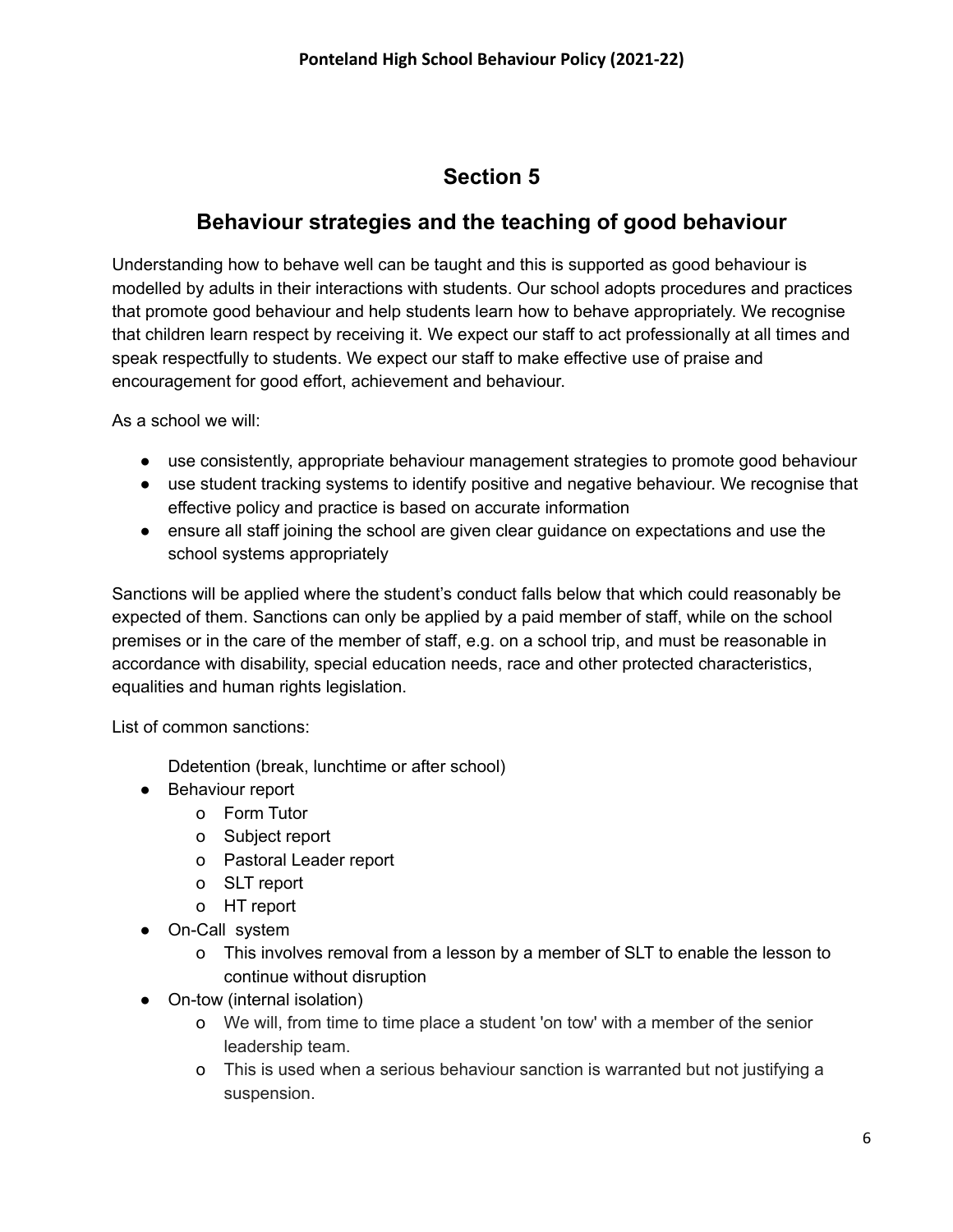- o On tow is a short term sanction usually lasting 1-2 days and agreed by the **Headteacher**
- o Students will be supervised and work in an SLT office, on their schoolwork and will meet with a member of the pastoral team at some point during the day to discuss the reasons for their removal from lessons.
- Suspension
	- o Removal from school for a clearly defined fixed period
- Permanent exclusion
	- o Permanent removal from the school roll

#### **Suspension and Permanent Exclusions**

Suspension may be used for breaches of school discipline or for persistent disruptive behaviour. This may be after a range of sanctions have been tried but have not been successful. These will usually be for 1-3 days, depending on the circumstances, and could be 4-5 days for more serious situations. A student can receive up to 45 days of suspension within any one academic year with 15 days in any one term triggering a governors review panel.

A student can receive a permanent exclusion for the following reasons:

- Serious one-off breach of discipline
- Persistent acts of poor behaviour which has a negative impact on others in school

All decisions related to suspension, or permanent, exclusions will be made on consideration of the balance of probabilities – having reviewed all pertinent evidence.

When a student is excluded, parents will receive notification by phone and in written form; work will be sent home for the child to complete. Upon return to school, we expect parents to attend a reintegration meeting with the Pastoral Leader and/or a member of the Senior Leadership Team.

#### **Reintegration meetings**

- 1. A student will not return to normal lessons until such time as this meeting has taken place
- 2. A record of the key points in the meeting will be shared with parents
- 3. Any and all action points will be followed up as required

Source: DfE statutory guidance on 'Exclusion from maintained schools, academies and pupil referral units in England (2017)

[https://assets.publishing.service.gov.uk/government/uploads/system/uploads/attachment\\_data/file/9](https://assets.publishing.service.gov.uk/government/uploads/system/uploads/attachment_data/file/921405/20170831_Exclusion_Stat_guidance_Web_version.pdf) 21405/20170831 Exclusion Stat guidance Web version.pdf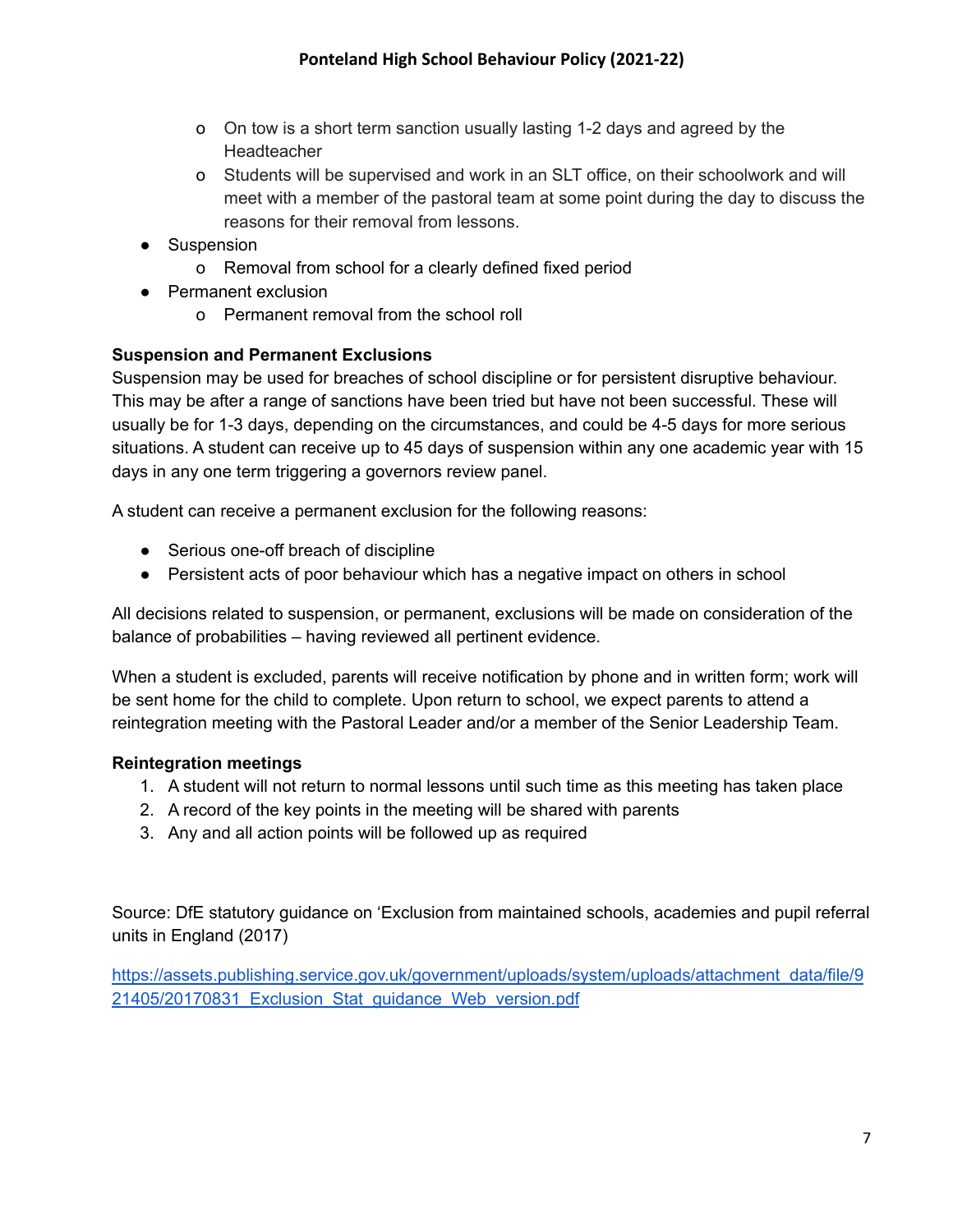## **Staff development and support**

As a school we know that all staff should be equipped with the skills necessary to understand and manage student behaviour effectively. Training and support are both vital elements of a high-quality professional development programme.

As a school we will:

- provide regular opportunities for all staff to share and develop their skills in promoting positive behaviour
- monitor the effectiveness of the behaviour management strategies used by the school
- ensure that all staff joining the school receive induction training. This will apply equally to newly qualified teachers, and experienced teachers/middle or senior managers transferring from other schools whose needs are often neglected

# **Section 7 Student support systems**

We believe it is important for schools to have an effective pastoral support system

- Recognise that a good pastoral system involves teachers and support staff
- Ensure that staff allocated with specific pastoral responsibilities
	- o have appropriate time to carry out their task
	- o are appropriately trained
	- o have adequate admin support
- recognise that student support is not just about behaviour. We believe the best pastoral support is concerned with:
	- o supporting strong academic attainment
	- o developing students' ability to become good citizens
	- o supporting students in maintaining at least 95% attendance in school
- ensure that pastoral staff understand and are responsive to the needs of particular groups within school
- ensure that students are helped to identify as belonging to a community by sharing a common uniform, which is rigorously enforced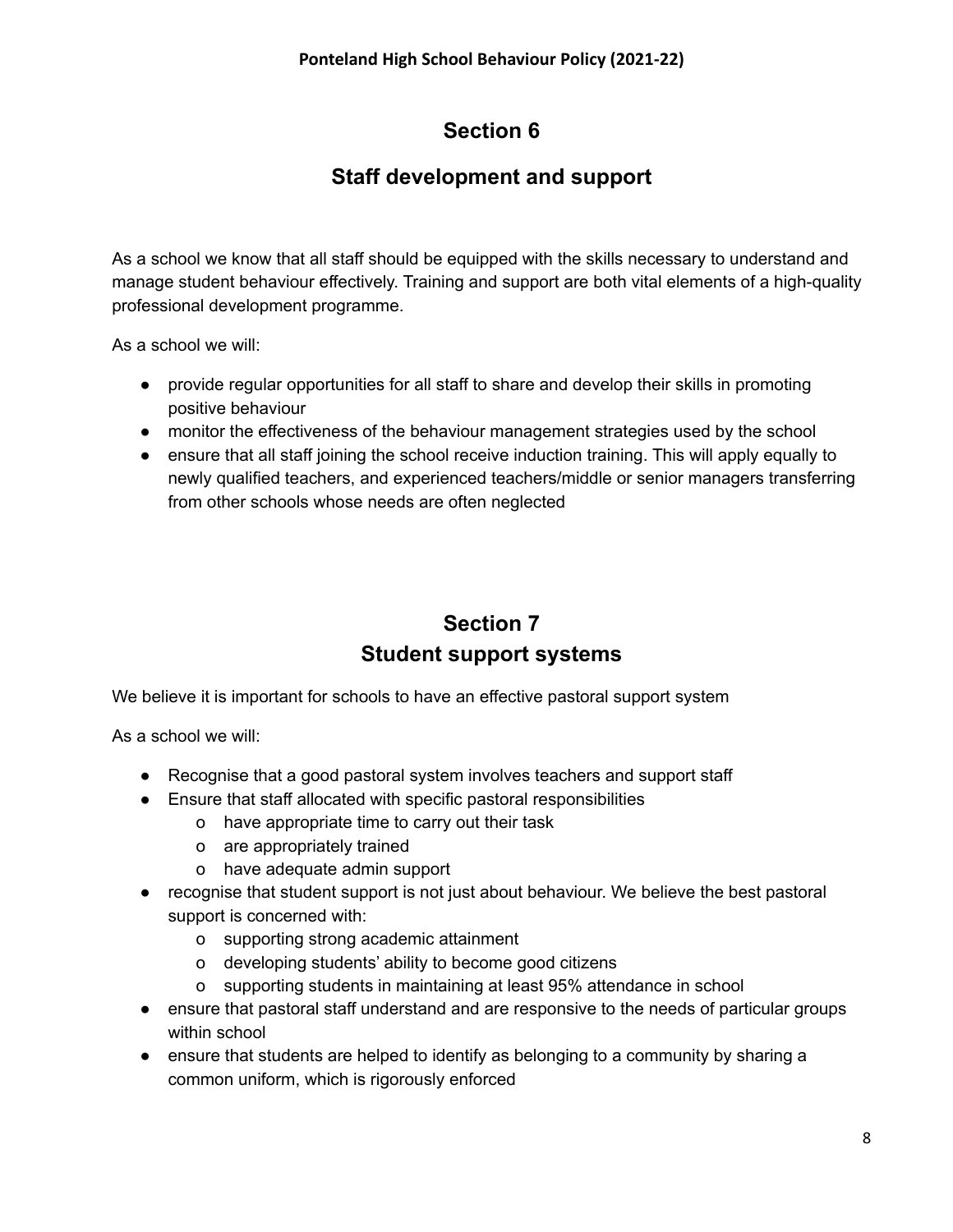#### **Liaison with parents and other agencies**

We believe in working in partnership with parents on all aspects of a student's education including their behaviour. We accept that good liaison takes time, is demanding and requires resources. We aim to be active in establishing these links and forging positive relationships. We reflect on our contact with parents in order to build upon good practice identified and amend our practices as appropriate.

As a school we will

- ensure that reception and other support staff and teacher are trained, so that they are welcoming and have the skills to deal with difficult parental conversations
- have clear and well-understood procedures in place for dealing with distressed and angry parents
- ensure that parents and carers hear from school when their children are doing well so that the first contact is positive. There is a greater willingness to work with the school when parents or carers believe the school has the student's best interests at heart
- take advantage of varied approaches such as emails, weekly bulletins, and the school website to improve regular communications with parents and carers
- contact parents regularly through
	- o Weekly Bulletin for Parents (emailed for the week ahead)
	- o SchoolComms (email) notices
	- o Regular subject updates
	- o Student of the Month letters
- Remind parents that where they have an issue they wish to raise, they should contact the appropriate member of staff, depending on the seriousness of the concern. This may be:
	- 1. Form Tutor/individual subject teacher
	- 2. Pastoral Leader/Manager or subject Raising Achievement Leader
	- 3. Senior Leader
	- 4. Headteacher
- If a parent is dissatisfied by the response of the school and has exhausted all avenues they can pursue the matter through the school Complaints Procedure available on the school website and upon request.

As a school, we work with other agencies including the children's services and the Police, and at times may refer our students and families to access support from such agencies. We will always support families when this happens.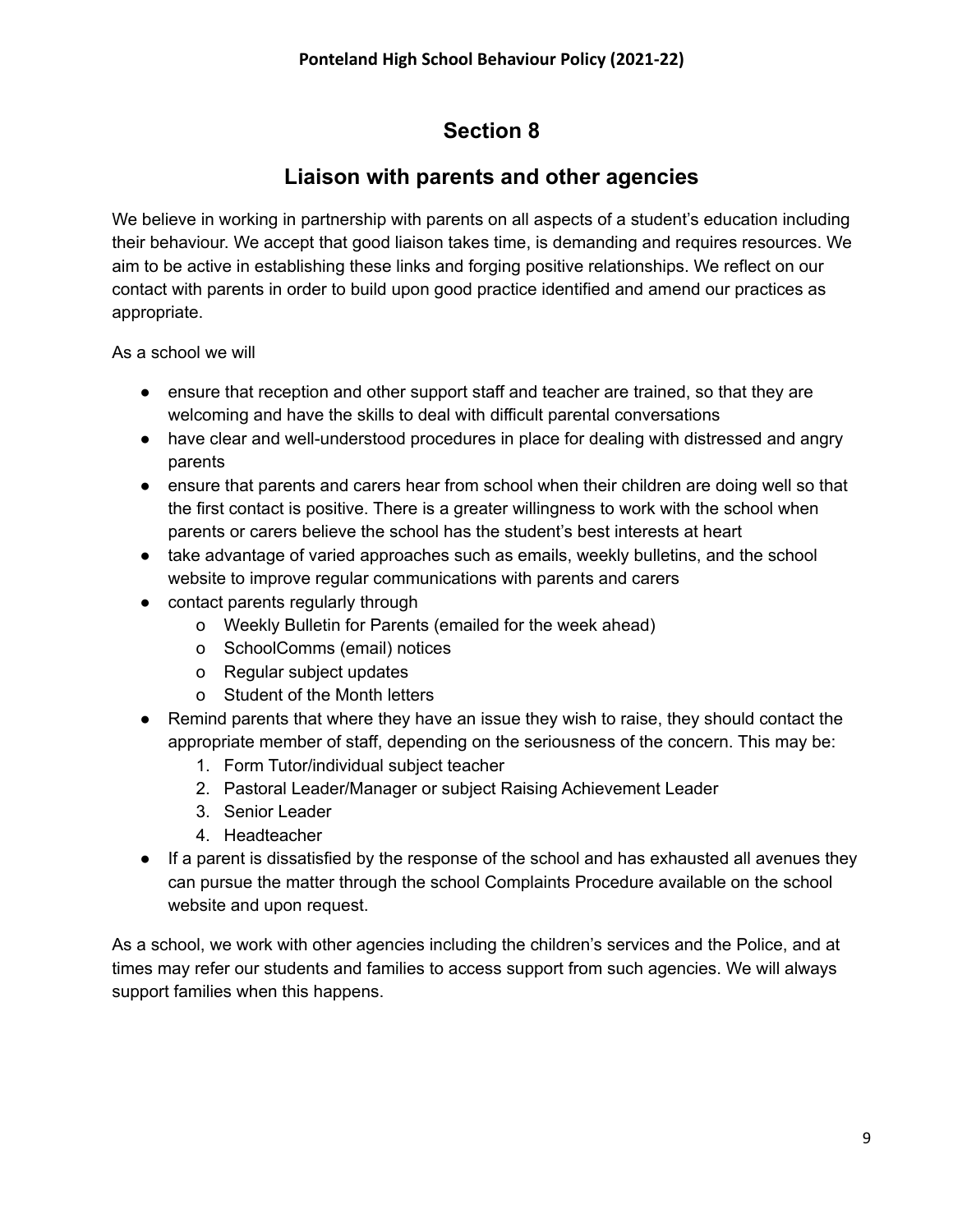## **Organisation and facilities**

We are aware that the school ethos is communicated in actions as well as words. Students' attitudes can be positively or negatively influenced by the ambience of the school's physical elements as well as the personal interactions with staff.

As a school we will

- recognise that good behaviour and learning are improved when pupils and staff enjoy an attractive, clean environment and therefore ensure we keep repairs and maintenance up to date
- ensure that when graffiti/mess occurs it is cleaned up as soon as possible
- ensure that when windows/furniture and fittings are broken they are fixed/replaced as soon as possible
- ensure that toilets and corridors are cleaned throughout the day
- ensure that social areas in the school are supervised during break and lunch times
- create a welcoming and comfortable reception area where parents can be received

# **Section 10**

### **Student behaviour outside the school gates**

Teachers have statutory power to deal with students misbehaving outside the school premises. This extends to the journey to and from school. This entails dealing with:

- any misbehaviour when the student is:
	- o taking part in any school organised or school-related activity
	- o travelling to or from school
	- o obviously identifiable as a Ponteland High School student by wearing their school uniform
	- o in some other way identifiable as a pupil at the school
- misbehaviour at any time, whether or not the conditions apply, that:
	- o could have repercussions for the orderly running of the school
	- o poses a threat to another pupil or member of the public
	- o could adversely affect the reputation of the school

Should any disciplinary action need to be taken it will be carried out in accordance with the staged sanctions laid out in this policy.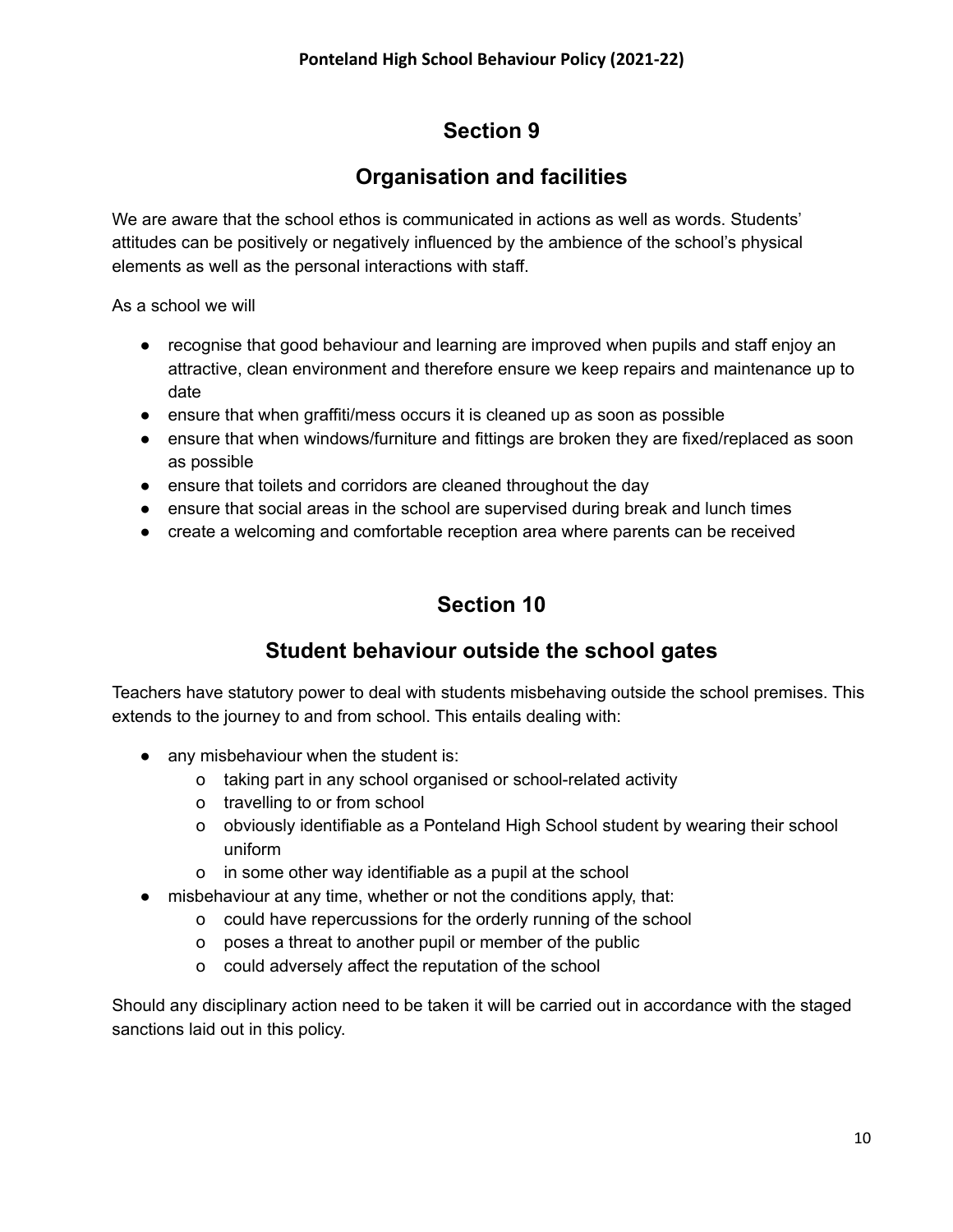#### **The use of detention**

Detentions are an important part of ensuring good order and discipline and by choosing to send a child to our school, parents are agreeing with the use of detention as a sanction.

Detention is used within our staged sanctions.

Detention in our school can be given by all staff (teaching and professional support staff). We encourage teachers to cooperate and support each other by picking up/dropping off/escorting students to ensure detentions take place at the first time of asking.

Detention can be given within the school day, e.g. break time/lunchtimes, or outside of the school day, e.g. after school, at weekends.

We are no longer required to give 24 hours notice for detention but would always endeavour to do so by contacting home. The school will give consideration when deciding the timing of the detention and will:

- consider whether suitable travel arrangements can be made by the parent for the student if the detention is to be held outside of school hours. It does not consider if making these arrangements is an inconvenience to the parent.
- ensure students have a reasonable time for their lunch and use of the toilet where lunchtime detentions are used

The Headteacher may make use of a Saturday morning detention for serious or persistent misbehaviour, including repeated instances of smoking/vaping on school site. Where used, this will usually be from 9.00-11.00am and involve academic work or community service.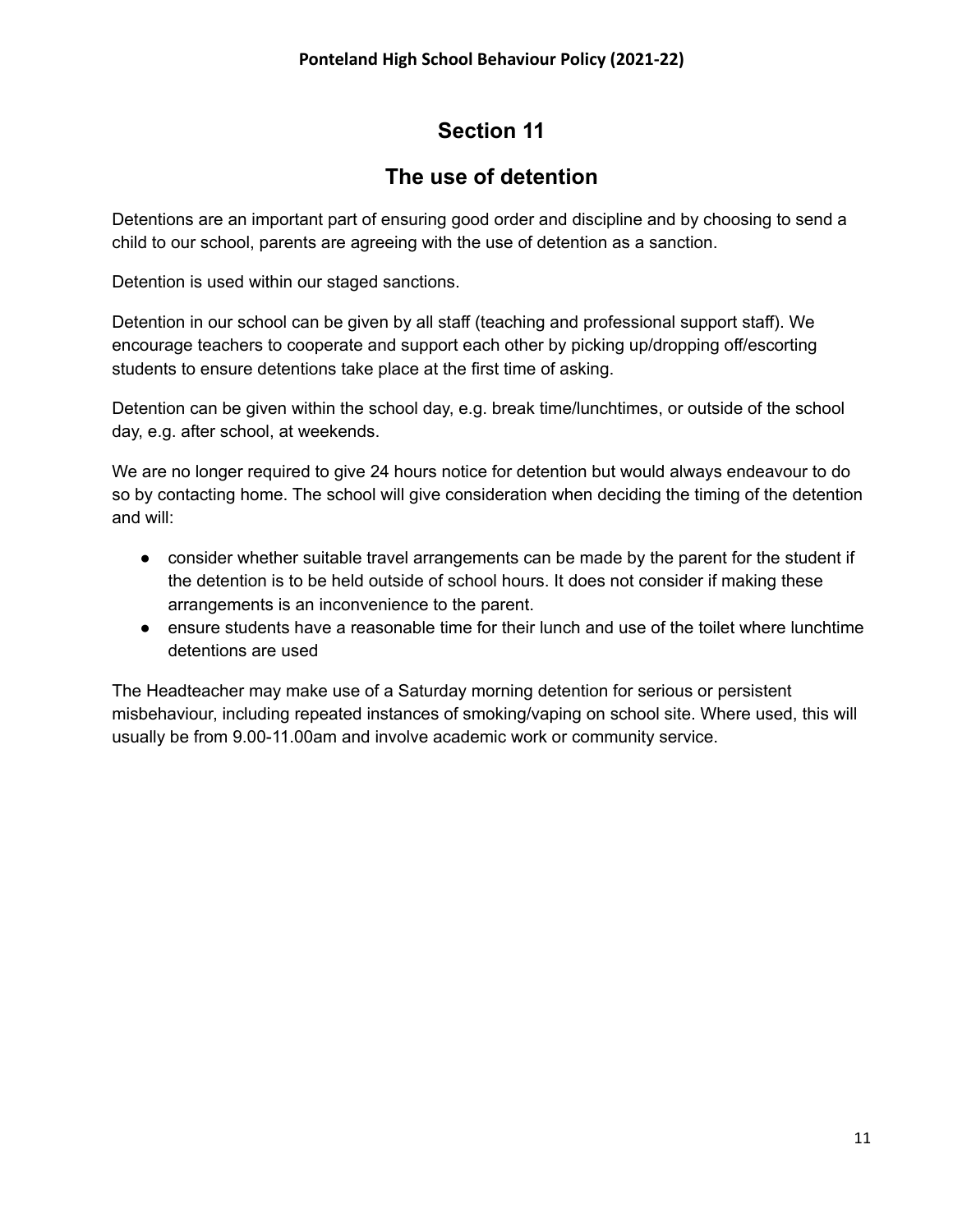# **Confiscation of inappropriate items**

Students will be searched where there are reasonable grounds for suspecting that they are in possession of a prohibited item as set out below. They can be searched on the school premises or elsewhere, where a member of staff has lawful control or charge of the student, e.g. on a school trip. Another member of staff should witness any search. If a member of staff suspects a student has a banned item in their possession, they can instruct the pupil to turn out their pockets or bag and if the pupil refuses, the teacher shall apply an appropriate sanction in line with the stages already described.

If the student refuses to be searched, the Headteacher or other Senior Leader can still carry out the search in line with the following guidelines:

- 1. The item is a prohibited or banned item.
	- a. Prohibited items are knives or weapons, alcohol, illegal drugs, stolen items.
- 2. Ensure the member of staff has reasonable grounds for suspicion
- 3. The search must be carried out by a person of the same sex and in the presence of another member of staff, where possible of the same sex.
- 4. The person conducting the search may not require the student to remove any clothing other than outer clothing.
	- a. A jumper/ sweatshirt would be included where the student had a shirt on underneath
- 5. The person conducting the search may search any of the student's possessions including bags and pockets.

| Items banned in the school rules               | procedure after confiscation                    |
|------------------------------------------------|-------------------------------------------------|
| mobile phones in lessons                       | held until the end of the lesson or end of the  |
|                                                | day then returned to the student. Parents       |
|                                                | collect on the second occasion.                 |
| Cigarettes/e-cigarettes                        | Held for a reasonable period of time until a    |
|                                                | parent collects them                            |
| lighter/matches                                | Held for a reasonable period of time until a    |
|                                                | parent collects them                            |
| Energy drinks                                  | Held until the end of the day and then returned |
|                                                | to the student.                                 |
| <b>Prohibited items</b>                        |                                                 |
| knives and other weapons                       | passed to the police                            |
| Prescription drugs                             | returned to parents                             |
| substances not believed to be controlled drugs | passed to the police                            |
| stolen items                                   | either returned to the owner or passed to the   |
|                                                | police                                          |

After the search, the school will confiscate the item and dispose of it in the following way: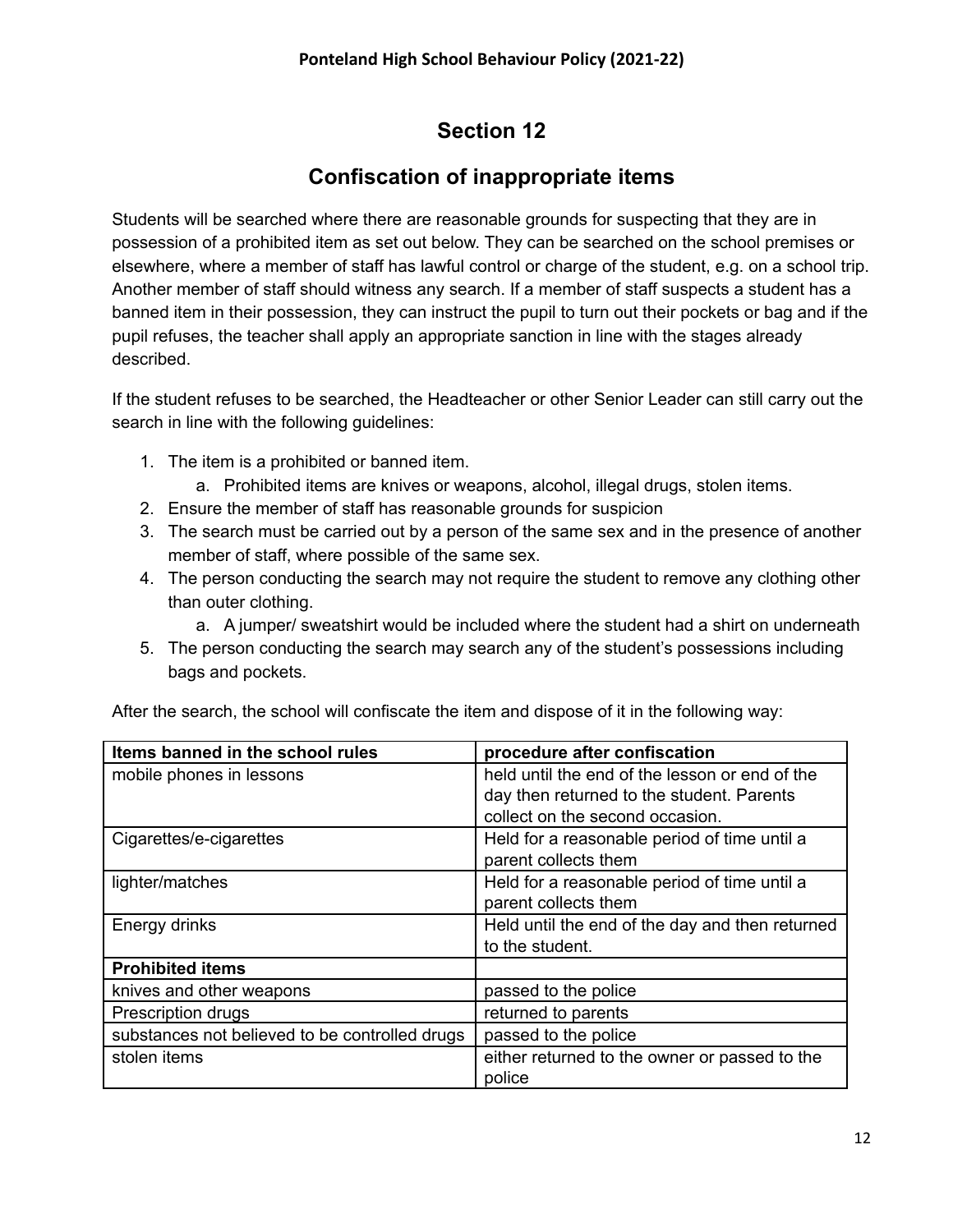| Alcohol                               | returned to parents |
|---------------------------------------|---------------------|
| Fireworks or other explosive ordnance | returned to parents |

#### **Smoking or Vaping (use of e-cigarettes)**

**For the purpose of this section, smoking includes vaping, that is the use of e-cigarettes.** Students are not allowed to smoke on or near the school and are not allowed to bring cigarettes, e-cigarettes, or lighters/matches to school.

Students who are caught smoking in buildings could be issued with a fixed Penalty Notice (£50 fine) and/or a Saturday detention. Students caught smoking on the school site will be given break and lunchtime detentions for one week, and parents will be contacted. In both cases, the offending items will be confiscated in line with this policy.

Repeated instances of smoking on school site may result in:

- Saturday morning detention
- Suspension
- Permanent exclusion

#### **Mobile Phones**

We do allow students to bring mobile phones into school but we remind all students and parents that these are brought in at their own risk. Mobile phones should be switched off/on silent and are not to be used in lessons unless the class teacher gives express permission.

If a mobile phone is taken from a student it will be returned to them at the end of the school day. If this happens more than once then parents will be asked to collect it, i.e. on the second occasion.

Any student caught using their mobile phone to bully other students or take photographs of students/staff will have their mobile phone confiscated and held until a parent arrives. Any photos will be deleted in the presence of a Pastoral Leader/Senior Leader.

Source: DfE guidance 'Searching, screening and confiscation' (January 2018)

[https://assets.publishing.service.gov.uk/government/uploads/system/uploads/attachment\\_data/file/6](https://assets.publishing.service.gov.uk/government/uploads/system/uploads/attachment_data/file/674416/Searching_screening_and_confiscation.pdf) 74416/Searching screening and confiscation.pdf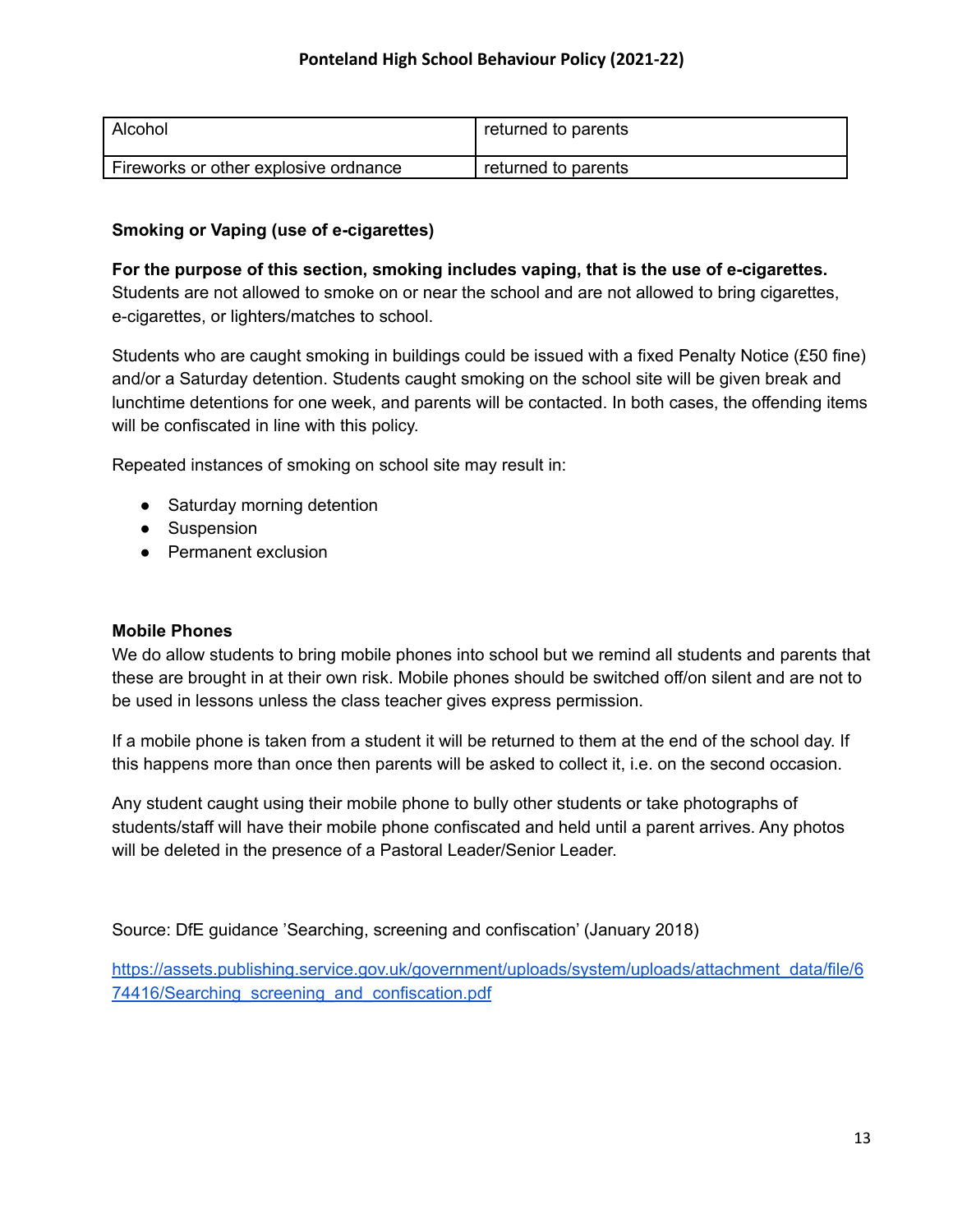#### **Reasonable force**

Schools have a legal duty of care for all students. Where a student is creating a situation where they are threatening the wellbeing of other students, reasonable force may need to be used to control or restrain. It will only be used as a final option and staff will always try to intervene verbally before using reasonable force. Where staff fear for their own safety and the student is not responding to a verbal request, help should be sought before intervening.

Reasonable force can be used to prevent students:

- from hurting themselves
- from hurting others
- causing damage to property or
- causing disorder within the class or school grounds

In our school we will use reasonable force to:

- prevent a student leaving the classroom where allowing the student to leave would risk their safety or lead to behaviour that seriously disrupts the learning of others
- prevent a student from attacking a member of staff or another student or to stop a fight (inside or outside school)
- prevent a student from wilfully damaging school property
- remove a student from a lesson to ensure the learning of others can continue uninterrupted

Reasonable adjustments will be made for disabled students or students with SEND.

Where reasonable force has been used, parents will be informed and a report written and given to the Headteacher.

All complaints about the use of reasonable force will be investigated in line with the school Complaints Procedure. A parent wishing to make a complaint should put their complaint in writing and send it to school marked for the attention of the Headteacher.

Source: DfE guidance 'Use of reasonable force' (2013)

[https://assets.publishing.service.gov.uk/government/uploads/system/uploads/attachment\\_data/file/4](https://assets.publishing.service.gov.uk/government/uploads/system/uploads/attachment_data/file/444051/Use_of_reasonable_force_advice_Reviewed_July_2015.pdf) 44051/Use of reasonable force advice Reviewed July 2015.pdf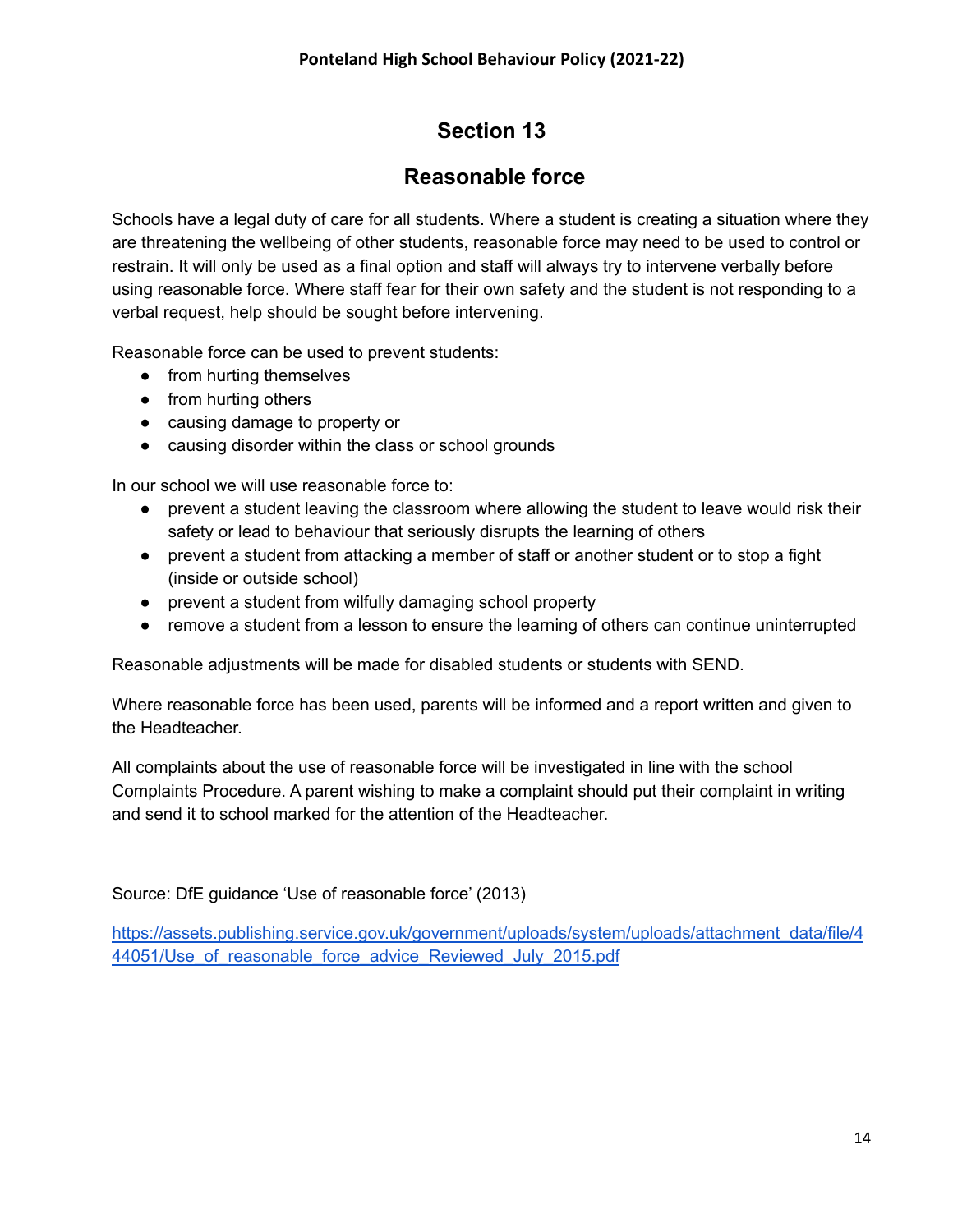### **Uniform code**

We want all of our students to feel that they are part of our school community and our uniform supports this aim. All students in years 7-11 must adhere to this uniform code. Schools can refuse entry to students who are not conforming to this policy.

The school uniform that students must wear each day is:

- Black polishable shoes (not trainers, plimsolls or boots above the ankle)
- Black trousers (not jeans/leggings) for boys or girls
- Black knee-length school skirt
- White shirt with a collar that buttons
- Grey school jumper (must be worn at all times in lessons, unless staff give permission for it to be removed. This item of uniform is optional in the final half term)
- School tie (regular or clip-on)
- Grey school blazer (must be worn at all times in school and can be removed in lessons)

Students must have the items above each day and may be sent home if any item is not present. In addition, students may also be sent home if:

- They have facial piercings other than one set of stud earrings (ear lobe)
- Extreme makeup or extreme hair styling

Persistent infringements of the uniform policy will result in suspension.